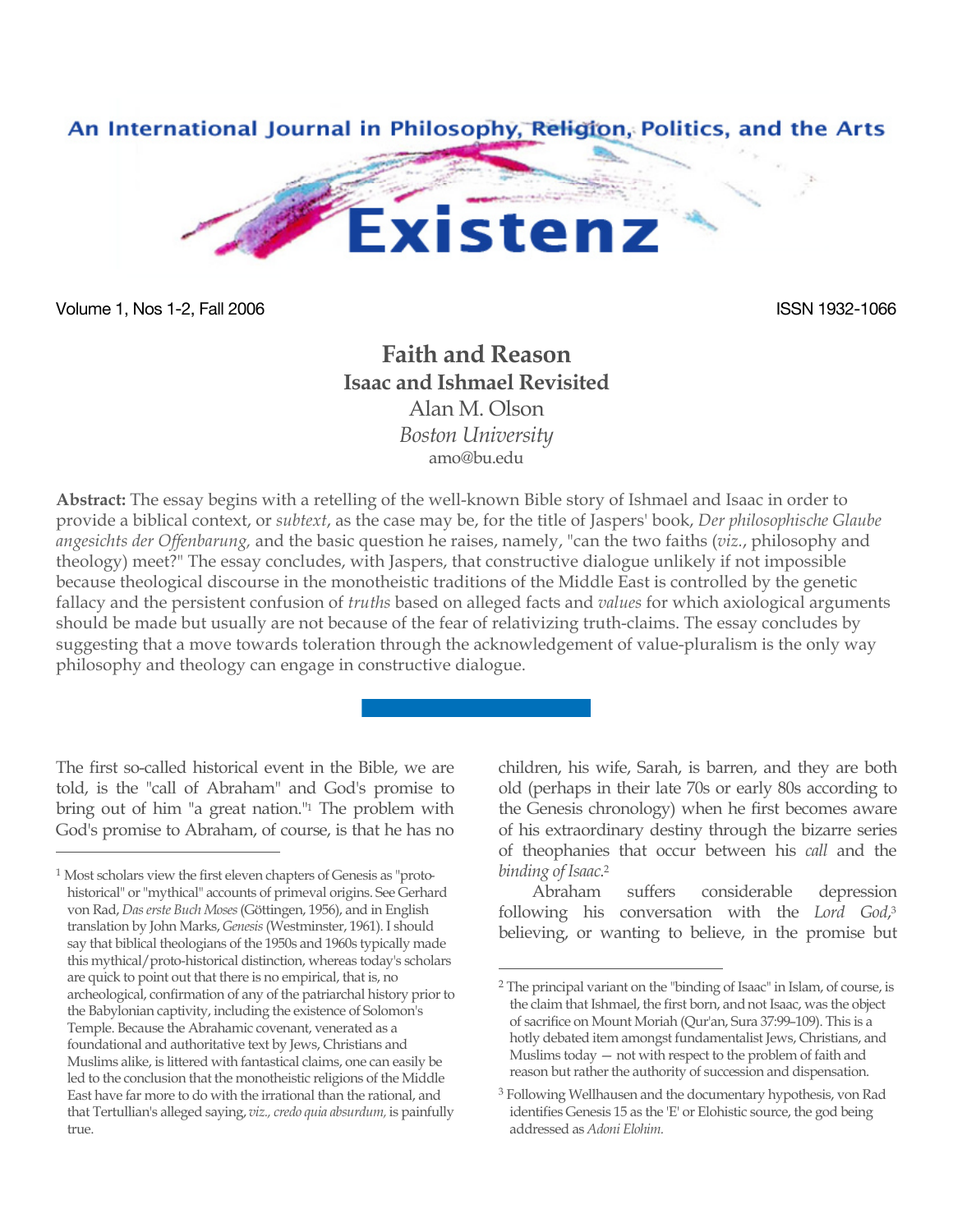wondering how it can ever be fulfilled.4 Sarah also suffers depression from Abraham's depression, no doubt, since she has to deal with his frequent complaint that "one of his slaves" may inherit his estate owing to the childless condition for which she is responsible (Genesis 15:3).5 It also seems that Sarah initially thought her husband delusional and "laughed" at the idea of having a child in extreme old age. Whatever the case, she certainly must have greatly felt pains of inadequacy at not having been able to produce any heirs for her husband.6 Accordingly, and strictly by rational calculation, Sarah provides Abraham with her young Egyptian slave girl, Hagar, to see whether his depression, and perhaps her own, might be alleviated through the production of a son.7 And as in the more recent celebrated cases of Strom Thurmond and Saul Bellow, Abraham becomes a father, not only by the much younger Hagar, but also with Sarah who, thirteen years after the birth of Ishmael, conceives and gives birth to Isaac when both are in their 90s.8

For the purposes of this essay, let the offspring of Abraham, Ishmael and Isaac, respectively, be called the "child of reason" and the "child of faith."9 Ishmael is the product of Sarah's rational calculation — or, one might say, "the cunning of reason," whereas the birth of Isaac is entirely the result of faith and the "will to believe" when Sarah, "with the help of the Lord" and against all reasonable odds, becomes fertile in her 90s and successfully delivers a male child.10

Accordingly, my comments will fall under two heads: First, I place Jaspers' *Der philosophische Glaube angesichts der Offenbarung* (1962)11 into historical perspective in order to deal with the basic question he raises in the final section of this work, namely, "Can the two faiths meet?" that is, are what Jaspers calls

 $\overline{a}$ 

- 9 By this characterization I make no reference to the intellectual capacities of Ishmael and Isaac (although the text implies that Ishmael, and later Esau, being "wild and unruly," are intellectually inferior to their brothers Isaac and Jacob). I refer only to the means by which Abraham obtains sons, namely, Sarah's rational calculation and intervention in the case of Ishmael, and the ultimate subordination of her skepticism to God's injunction at Mamre (Genesis 18:9–15) upon the successful conception of Isaac.
- <sup>10</sup> It is thematic throughout Biblical literature that conceptions of "male" offspring take place "with the help of the Lord" (the preeminent example being the conception of the Blessed Virgin Mary), the implication being that "female" offspring are in some sense *autochthonic*, that is, the product of natural (female) and not supernatural (male) power. This miraculous confirmation of belief is what leads Kierkegaard, in his famous analysis of the binding of Isaac in *Fear and Trembling,* to dub Abraham as the "knight of faith" *vis-à-vis* Socrates who is the "knight of reason" grounded in the "universal," that is, in reason and logic. Thus "Abraham believed and it was reckoned to him as righteousness," as Saint Paul and the tradition asserts (especially Luther) — a notion affirmed again and again in the *Bible* and the *Qur'an*, the message being do not trust reason and philosophy but rather, as stated in Proverbs 3:5, "Trust in the Lord with all thy heart and lean not unto thine own understanding" or, as in Islam, "total submission to Allah."
- 11 Unfortunately both *Der philosophische Glaube angesichts der Offenbarung* (1962, 1963) and the English Translation, *Philosophical Faith and Revelation* (1968) are out of print and only available in a few scattered used editions. Hereafter the German edition will be abbreviated as *PGO*, and the English edition as *PFR*.

 <sup>4</sup> This promise includes control of a geographic space stretching from the Brook of Egypt to the Euphrates — the so-called "greater Israel (*Eretz Yisrael*)" (Genesis 15:17–21).

<sup>5</sup> His seed had fallen on "barren ground," as the saying goes in the ancient world.

<sup>6</sup> Sarah is skeptical as contrast to Khadija, Mohammad's first wife, patroness and convert who, in her 40s and perhaps 50s, produces several children of which only one, Fatima, survives, and no sons. To be "barren" in the ancient world was the worst thing that could happen to an otherwise happily married woman — especially a woman of position, for to be without offspring meant that one would be alone and without familial support in one's old age. This also seems to be the motive for Lot's daughters in their decision to sleep with their father in order to produce sons, *viz.,* the Moabites and the Ammonites (Genesis 19:30–38).

<sup>7</sup> Daughters didn't count in the world of rigid patriarchy; a tradition that persists in much of the world even today. Here we also see that the notion of "surrogate" pregnancy is very old indeed; in this case, Hagar giving legitimate birth to Ishmael ("God heard") "on the knees of her mistress (Sarah)." Conservative or fundamentalist readings of Ishmael's birth refer to him as the child of the "flesh" whereas Isaac is the child of "faith" — the "flesh" being equated with rational calculation and *eros,* and "faith" with the *promise*. Saint Paul also identifies the early followers of Jesus with Sarah and who, "like Isaac, are the heirs of God's promise" and "no slave woman's son" for "the slave woman's son was born according to nature and the free woman's son according to the promise" (Galatians 4:21–31). This is a rather amazing passage since it is a quite remarkable pre-Islamic condemnation of Islam.

<sup>8</sup> According to the text, Ishmael, at age13, and Abraham, at age 99, are circumcised to "Seal the Covenant," and Isaac, born shortly thereafter, is circumcised on the eighth day, according to a much later prescribed ritual code (Genesis 21:1–2). This action marks the definitive and utterly unique transformation of circumcision as a

puberty ritual in the ancient world to an infancy ritual something that clearly marks the story of Abraham as a post-exilic text for, as Gerhard von Rad points out in his commentary, none of the Eastern Semites (including the Babylonians) practiced circumcision at all (p. 196). Thus the "call of Abraham," in its entirety and given its doctrinal importance, is a particularly lively mixture of 'J,' 'E,' and especially 'P'  $-$  the priestly account serving as the principal redactor of previous accounts in giving specific doctrinal attention to post-exilic ritual codes as well as to various etiological questions, *viz.,* why "such and such" is the case and not otherwise, in its interpretation of these events.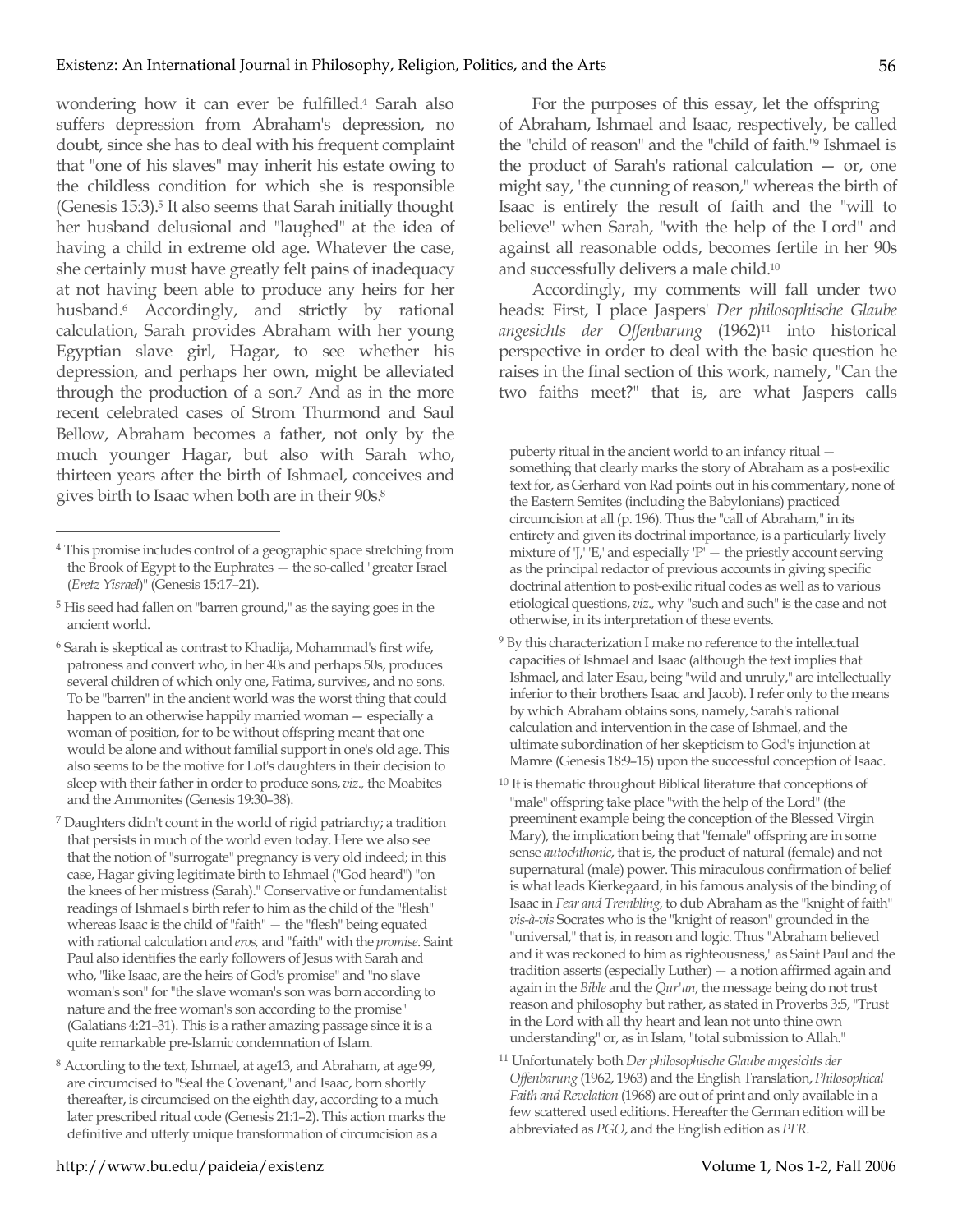"philosophical faith" and "religious faith" commensurable or incommensurable? Second, I discuss the genetic fallacy and its prominence in the theological discourse of the Western theistic traditions in order to argue that the problem of faith and reason cannot be surmounted when the Middle Eastern monotheistic traditions (Judaism, Christianity, and Islam) are dogmatically held and rigidly observed.

Jaspers, of course, holds a similar view but argues that *Anfechtung*, 12 mutually shared by philosophical and religious believers, somehow provides the means of transcending differences. I argue that the genetic fallacy, when unacknowledged by those adhering to the authority of supernatural revelation, makes dialogue between the believer and the unbeliever a virtual impossibility. On the other hand, when believers come to recognize the difference between "facts" and "values" and the validity of the "is/ought" distinction, as in David Hume, then dialogue is possible. I further suggest that the fact-value distinction should not be viewed as a *dichotomy*, but as a necessary *distinction* for pragmatic discourse and dialogue, as Hilary Putnam and others have argued.13 Apart from intellectual, that is, "secular," conversion regarding the difference between facts and values, it strikes me that the sort of constructive dialogue and intercultural communication Jaspers' envisions between what he calls "philosophical faith" and "religious faith" is highly problematical if not completely impossible.14

## **Philosophical Faith and Revelation**

Since it has been nearly fifty years since the initial publication of *PGO*, it is well to recall the philosophical and theological context within which this book initially appeared. The mid-twentieth century was the heyday of logical positivism, analytic philosophy, and the philosophy of language — movements with little regard and even contempt for matters religious, as evidenced by the famous utterance of Anthony Flew, "There is no philosophy East of the Suez worthy of consideration." On the theological side, there were the influential movements known as Neo-Reformation, Neo-Orthodox and Neo-Thomistic theology and philosophy — all of which were attempting in various ways to salvage traditional religious faith from the onslaughts of positivism, modernism, liberalism and relativism.15 Existential phenomenology and hermeneutics might be said to have occupied the middle ground between these dogmatic polarities through the deployment of various bracketing procedures designed to suspend the alleged subjectobject and fact-value dichotomies in order to disclose what was held to be the more originary ground for a holistic understanding of the meaning of religious experience.

Jaspers was such a mediating thinker, and his most sustained theological and hermeneutical conversation during the 1950s was with Rudolf Bultmann concerning *Die Frage der Entmythologisierung* (1954)16 a conversation that ended in silence, not unlike the earlier famous debate between Karl Barth and Emil Brunner regarding *Natur und Gnade* (1934).17 In motive,

 $\overline{a}$ 

16 Translated into English as *Christianity and Myth* in 1958.

 <sup>12</sup> E. B. Ashton translates *Anfechtung* as "self-doubt" – which is a mild version of the kind of existential and ontological anguish Jaspers intends to convey by this term – an anguish perhaps limited to northern Europeans pondering the "absolute paradox" as defined by Luther and Kierkegaard.

<sup>13</sup> See Hilary Putnam, The Collapse of the Fact – Value Dichotomy and other Essays (Harvard, 2002).

<sup>&</sup>lt;sup>14</sup> Jaspers also answers in the negative, but qualifiedly, as we will see, since *Anfechtung* affords the potential for dialogue. I will argue, however and following William James, that religious faith is compelled far more by the "will to believe" than by rational discourse and the "will to communicate." And the will to believe receives its energies primarily from the non-rational and not the rational aspect of consciousness, that is, from what Ricoeur calls the "involuntary" or the emotional complex of the unconscious. Belief may have rational implications regarding *phronesis*, as in Aristotle, *utility*, as in Mill, or the *practical,* as in Kant; but these are hypothetical and not categorical conclusions and require an axiology in order to attain the status of truth claims. Value theory or axiology typically raises questions of "*the* good" (in absolute axiological theory, as in J. N. Findlay's work, where what is good has ontological status) or of just "good" (in relativistic axiological theory, as in Martha Nussbaum, where "good" has no independent status apart from the valuer) with respect to moral goodness, social

goodness, and aesthetic goodness — categories that obviously converge very dramatically in the philosophy of religion but receive inadequate attention, as Findlay frequently pointed out.

<sup>15</sup> What Jaspers would have to say today regarding the various media luminaries representative of resurgent Neo-Evangelical Fundamentalism or fundamentalism generally in what he calls "the biblical traditions" is anyone's guess. But it is safe to surmise that Jaspers probably would be appalled by the degeneration of the so-called "Occidental" religious consciousness and perhaps surprised by the prominent role religion continues to play in international politics.

<sup>&</sup>lt;sup>17</sup> The Barth-Brunner debate, as you may recall, also had to do with faith and reason, or more precisely, with natural and revealed theology. After making his case for natural theology, Brunner is chided and dismissed by Barth as a naïve subjectivist excessively infected with Kierkegaardianism. To use the categories of William James, Barth accused Brunner of being "tender" rather than "tough" minded. It might be argued in his diatribe with Bultmann that it is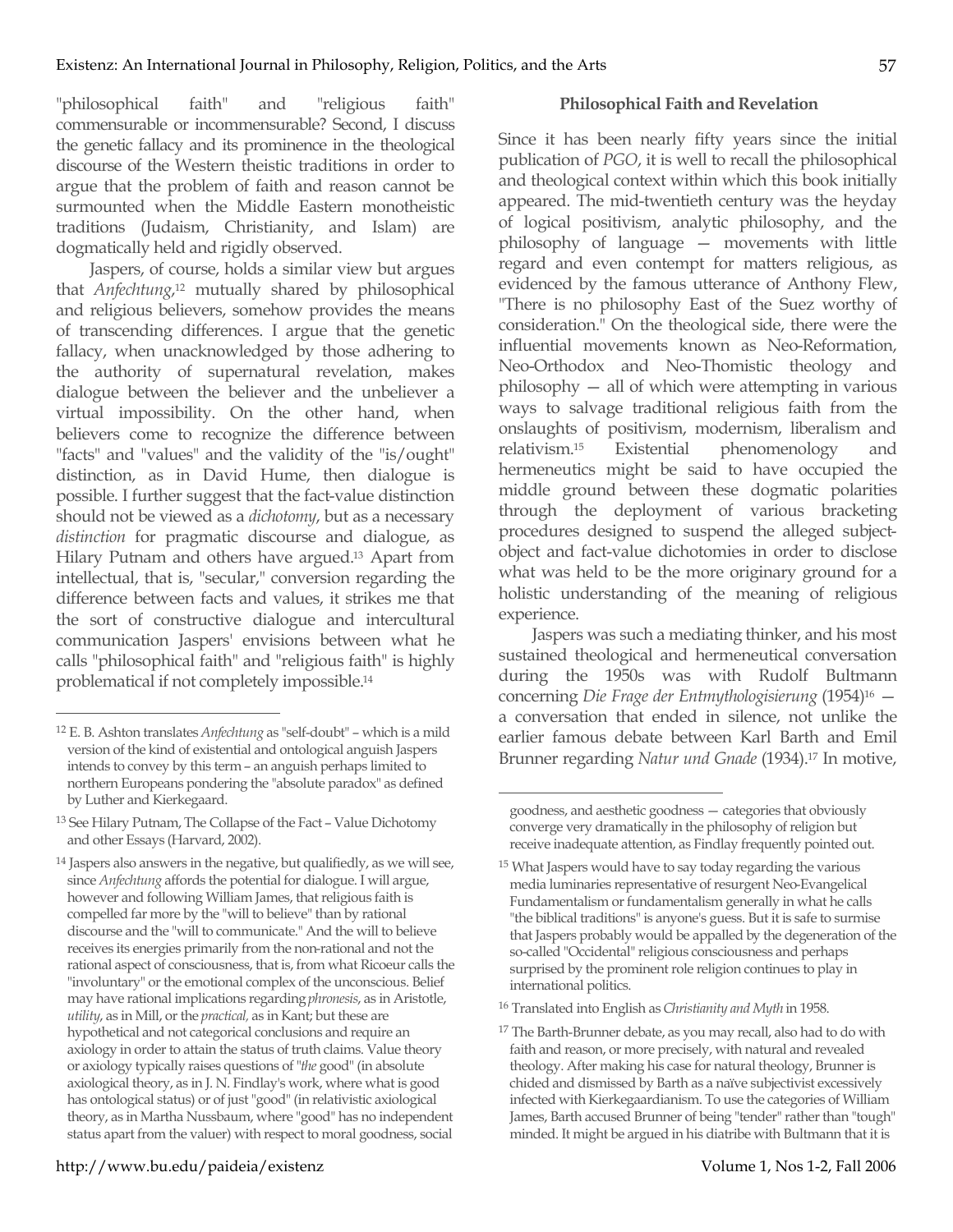Jaspers' critique of Bultmann was similar to Hegel's critique of Schleiermacher, namely, to rescue the truthclaims of Christianity from being reduced to subjectivism*.* But curiously Jaspers' position with respect to Bultmann has more kinship with Schleiermacher than with Hegel given his endorsement of what one might call a quasi-romantic "remythologization" of the cipher language of revelation in order to recover or at least appreciate the truth of religious claims. Indeed, the ambiguity of Jaspers' position consists, on the one hand, of a relentless attack on the truth claims of dogmatic theology (whether Catholic or Protestant) and, on the other, advancing the vague and indeterminate "language of ciphers" as the only possible solution to the problem of interpretation. In any case, Jaspers' nonnegotiable position with respect to the project of *Entmythologiserung* is very largely the reason why Bultmann abandons the conversation as being hopeless.<sup>18</sup> Somewhat shaken by this exchange, perhaps, Jaspers continued to refine his position regarding the "truth" of ciphers in the 1960s, especially in *PGO* and his final work, *Chiffren der Transzendenz*. 19

While some theologians, including Fritz Buri and Harold Oliver, defended Jaspers in terms of a "theology of *Existenz*" and "thinking faith," Jaspers' position

 $\overline{a}$ 

remains unclear as regards the nature of truth and truth-claims.20 Thus the question remains as to whether this ambiguity, which runs throughout Jaspers' philosophy, might be clarified by way of his later comments on religion. Is it possible to determine in a systematic way the "truth" of ciphers — especially ciphers of ultimate Transcendence? Christopher Thornhill, for example, has recently identified a "shift" (or *Umwendung*, a term used by Jaspers himself in *PGO<sup>21</sup>*) in the social and political writings of Jaspers — a shift that consists of a movement away from what he identifies as a metaphysical reading of Kant regarding the nature of the self in the early Jaspers, to a non- or at least "less" metaphysical reading of Kant in his later work. Thus we might ask whether it is profitable to take Thornhill's route, which entails a systematic contrast between the early and the late Jaspers, especially on matters of epistemology in his philosophy of religion, in order to clarify his position with respect to the nature of truth?22

As Thornhill notes, the early Jaspers, like Heidegger, was vigorously opposed to Neo-Kantianism, especially Neo-Kantian "legal" definitions of the self.23 Instead he opted for what might be termed a more mystical understanding of the self as *mögliche* 

## http://www.bu.edu/paideia/existenz Volume 1, Nos 1-2, Fall 2006

Jaspers who is "tender minded" in contrast to a rather more "tough minded" Bultmann, neither of whom, of course, compare with the toughness of Karl Barth. It may also be recalled that in the heyday of the debates between logical positivists and religious philosophers and theologians, Barth always enjoyed a higher measure of esteem from analytical philosophers than Tillich and Jaspers, both of whom, together with Gabriel Marcel, were regarded as being excessively "literary" and "romantic" in their approach to philosophy and theology. In other words, one might not believe that what Barth was asserting was true, but at least one knew "what" he was asserting.

<sup>&</sup>lt;sup>18</sup> Bultmann insisted (with some troublesome exceptions, the major one being the historicity of the resurrection.) that the "demythologization" project was the only way late-modern interpreters of sacred texts could existentially appropriate anything meaningful from sacred texts, since their ontological and scientific claims were completely archaic. During the late 1950s and early 1960s, Pannenberg also challenged the project of demythologizing from what might be viewed as being more Hegelian and certainly Gadamerian reasons, whereas the early Ricoeur attempted to mediate, it seems to me, between Jaspers, Bultmann, and Schleiermacher by way of the development of what he called a "restorative hermeneutic of sympathetic reenactment."

<sup>19</sup> The results were mixed as contrast, for example, to Tillich's doctrine of symbols and the tremendous response his position enjoyed in the 1950s and 1960s and even today, especially in America.

 <sup>20</sup> *Von der Wahrheit*, Jaspers' major work after *Philosophie* (3 vols.), remained unfinished. My own book on Jaspers, viz., *Transcendence and Hermeneutics* (Nijhoff, 1979) was a similar defense, in many ways.

<sup>21</sup> See *PGO*, pp. 131ff.; *PFR*, pp. 76ff. A philosophical colleague, Lydia Voronina, now working for the State Department, recently reminded me that "legal definitions of the self" worked very well in bringing down the former USSR.

<sup>22</sup> Here I refer to Christopher Thornhill's insightful paper, "Humanism and Wars: Karl Jaspers Between Politics, Culture and Law," presented at KJSNA, at the Annual Meeting of the American Philosophical Association, Eastern Division, Washington DC, December 30, 2003. See also Thornhill's fine analysis of Jaspers in *Karl Jaspers: Politics and Metaphysics* (London and New York: Routledge, 2002) where he argues that Jaspers transforms Kant's "transcendental theory of the unconditioned into a transcendent theory of the unconditioned" (pp. 46ff.). I think that Thornhill is correct, in other words, rather than understanding the unconditioned epistemologically strictly in terms of the "limits" of reason, Jaspers ontologizes the unconditioned (*das Unbedingte*) as the Transcendent and something that discloses its being "in a fragmentary but unambiguous way," to use the language of Tillich, in the language of ciphers and symbols. When combined with the Encompassing (*das Umgreifende*), as Jaspers does in PFR, understood as being the source of *Anfechtung*, we can see the full scope of his metaphysical, as distinct from a strictly epistemological, reading of Kant and *Grenzsituationen.*

<sup>23</sup> See both *PFR* (1962) and *CDT* (1970).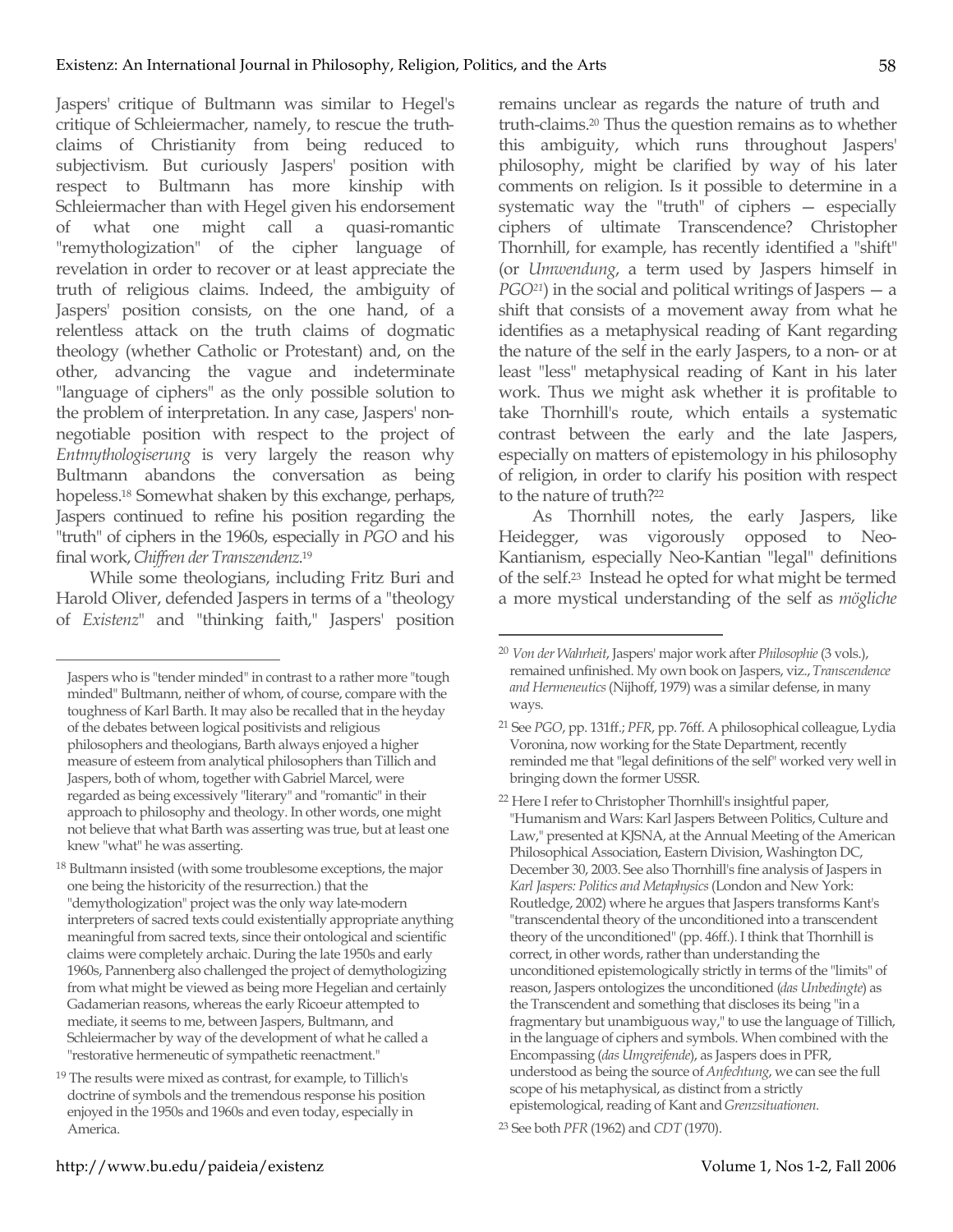*Existenz* but tempers this position in his later social and political writings. This modification is far less clear, I would argue, in Jaspers' philosophy of religion where making such a move would entail the abandonment of metaphysics altogether. In other words, Jaspers may have moved to a "less metaphysical" reading of Kant in his philosophical anthropology and in his social and political philosophy, but he retains a *numinous* reading of the ciphers of Transcendence throughout his work. Moreover, his instance on the "encompassing ground" within which ciphers arise and are read remains the source and in some sense the answer to *Anfechtung* regarding the ultimate truth of Transcendence in the later writings.24 Thus it may be that Jaspers' *metaphysical reserve,* so to speak, in matters religious and spiritual provides an important clue as to why Jaspers did not, as Thornhill queries, develop his social and political philosophy and his philosophy of communication with greater precision and rigor so as to be in tune with the discourse of his contemporaries.25

This ambiguity and a less than complete "turnabout" or *Umwendung* in Jaspers' development has recently been noted in the European discussion of the social and political philosophy of Jaspers, Arendt, and "the question of German guilt." For example, Andrew Schapp argues that Jaspers' dedication to *mögliche Existenz*, or what Charles Taylor has more recently dubbed the "ethics of authenticity," is precisely what accounts for his rejection of Arendt's separation of the public and the private — the implication being that Jaspers, as a German Christian, could not ultimately separate these spheres for cultural, political, and religious reasons.26 Hannah Arendt, as an expatriate German Jew and émigré to the United States, and perhaps also owing to the influence of Heidegger, found it necessary to make a radical distinction between the public and the private in order to achieve some kind of closure on the catastrophic events of WWII. But Jaspers, according to Schaap, muddles the issues of "restorative reconciliation" (modeled on the Christian dialectic of "guilt and forgiveness") and the legal issues of "responsibility and reparation." This, he suggests, is one of the reasons *Die Schuldfrage* (1946) was ultimately unsatisfactory to many German nationals and surviving Jews as an adequate answer to the question of German culpability:

The danger of Jaspers' concept of purification and of the restorative conception of reconciliation is this: rather than leading citizens to enter into an open-ended political dialogue through which shared meanings may be created, the politics of authenticity instead threatens to reify identities based on guilt or innocence and hence encourage a retreat into the self rather than political engagement with others. The particularism which guilt introduces to the public sphere is, at best, likely to lead to a form of inverted chauvinism such as *philo-semitism* rather than the creation of shared meanings among diverse equals. <sup>27</sup>

Schaap's analysis, of course, is highly nuanced by the peculiarities of the contemporary discussion; and one must remember that Jaspers wrote *Die Schuldfrage* in the mid-1940s and *PGO* in the early-1960s. These were extremely precarious decades, and Jaspers' mature writings during this period were a courageous response to the political and cultural uncertainties of

 <sup>24</sup> These essays were based upon his summer-semester lectures in Basel, shortly before he died in 1969, where Jaspers expands on the section in *PFR* which ends precisely on the relation between *Wahrheit und das Umgreifende* in terms of *Anfechtung* - the latter category being very culture-specific and inadequately translated as "self-doubt." See *PGO*, pp. 532ff.

<sup>25</sup> Indeed, it may be the case that the fuzziness in Jaspers social and political writings, namely, a failure to take "the next step," as Thornhill argues, is due precisely to an un reconciled position in philosophy and religion and whether "the two faiths can meet." This ambiguity may also be a primary reason why Jaspers is left out of the social and political discussion during the 1970s and 1980s, a debate inspired and controlled in large measure by Neo-Marxism and Neo-Kantianism in its analytic mode. Conversely, this ambiguity may be one of the reasons for an apparent Jaspers renaissance in the contemporary situation because of an increasing dissatisfaction with the discourse on "agency" and "procedure," with Dworkin, Rawls, and Habermas, and increasing attention to the necessity of developing new models on the "ethics of recognition" in intercultural philosophy — to which Jaspers' philosophy of communication lends itself, as Ram Mall and others have noted.

 <sup>26</sup> In spite of his antagonism to Christianity, Jaspers, like Kierkegaard, remains a Christian since he, like his Jewish and Christian contemporaries, Tillich, Buber, Herberg, Maritain, Niebuhr, *etc.*, thinks of reality as a Judeo-Christian phenomenon with Jerusalem and Athens as its defining cultural poles. And even though Jaspers gives far more attention to Eastern traditions than the other existentialist philosopher-theologians of the period, Benares, Beijing and Mecca never fit into a larger equation. The same can be said of Charles Taylor whose "ethics of authenticity" derives its identity through the secularized "sources of the self" in the Enlightenment and Post-Enlightenment and who does, of course, include Benares and other foci of multi-cultural identity in order to be politically correct

<sup>27</sup> See Andrew Schaap, "Subjective Guilt and Civic Responsibility: Jaspers, Arendt and the German Problem," *50th Annual Conference of the Political Studies Association-UK*, April, 2000. Jaspers, it will be recalled, frequently endorsed Plato's concept of philosophizing as "the philosophical analogue of redemption," that is, of "purification."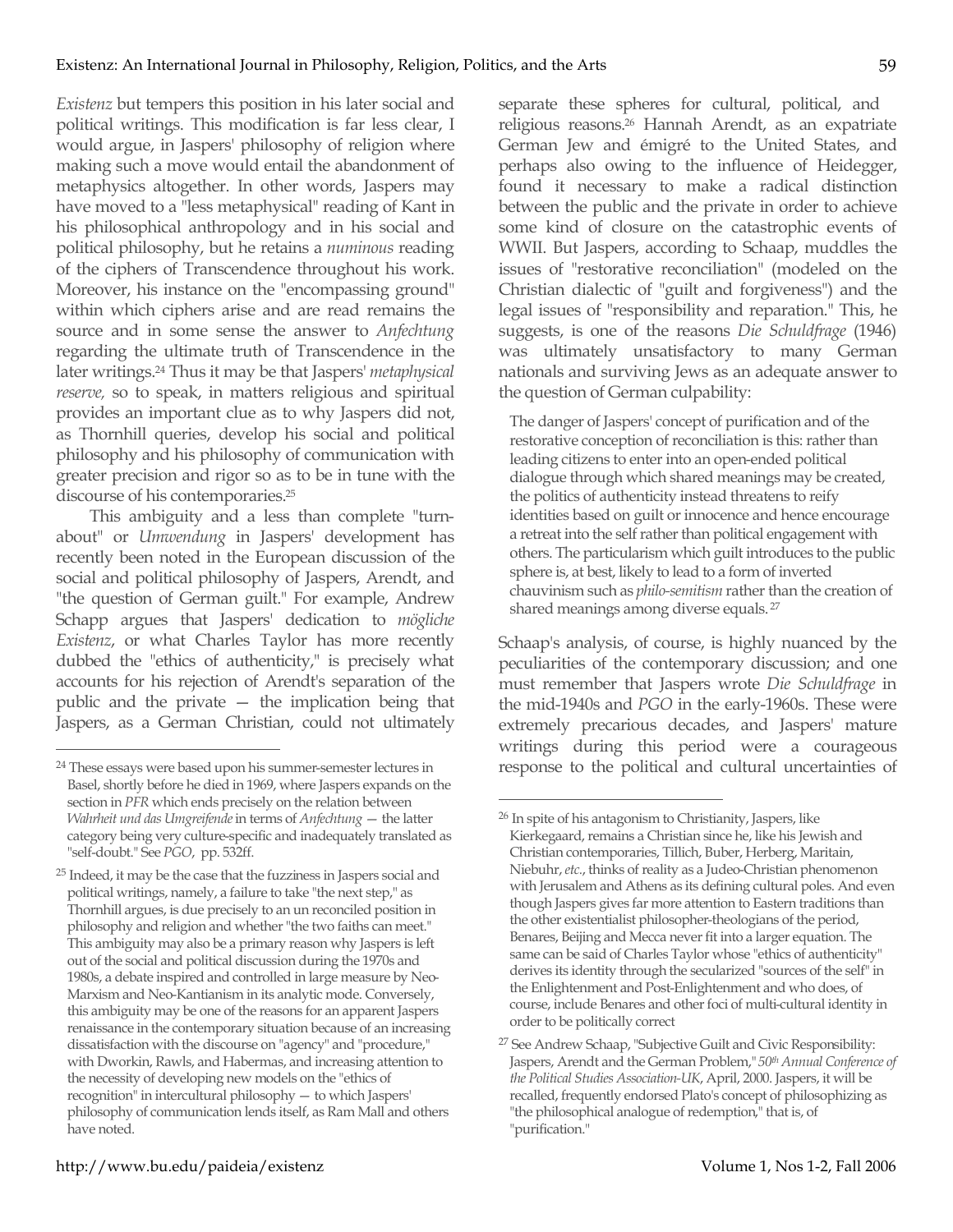the time, especially as they bore upon the indeterminate future of the nascent *Bundesrepublik.* One notes this urgency in Jaspers' oeuvre beginning in 1958 with the publication of *Die Atombombe und die Zunkunft des Menschen: Politisches Bewusstsein unserer Zeit* in 1958 which, by 1962, the Berlin Wall and the official commencement of the Cold War, was in its fifth edition.28 The atom bomb book was followed immediately by an important monograph on *Freiheit und Wiedervereinigung* (1960) or *Freedom and Reunification,* and was also included *Hoffnung und Sorge: Schriften zur deutschen Politik* (1965) and followed by another important book, *viz., Wohin treibt die Bundesrepublik? Tatsachen-Gefahren-Chancen* (1966). In sum, practically all of Jaspers' writings during the final decade of his life were political — the possible exception being the posthumous appearance of *Chiffren der Transzendenz* (1970), even though this monograph can also be read politically as the further elaboration and clarification of his section on ciphers in *PGO. <sup>29</sup>*

## **The Genetic Fallacy and the Abrahamic Traditions**

The problems of truth and truth-claims remains unresolved in Jaspers' philosophy of religion because of the need to address more adequately than he does the difference between truth-claims and value-claims. In order to do so, one must come to terms with the genetic fallacy in the religions of revelation. For example, in an essay written just prior to *PFR* entitled "The Non-Christian Religions"<sup>30</sup> Jaspers speculates as to how one might overcome the "dualism of moral enmity" as an inherent feature of the Christian consciousness. This dualism arises, according to Jaspers, by way of "monopolistic claims" of Christianity, on the one hand, and "loving affection for whatever bears human features," on the other. These "monopolistic claims," whether Catholic or Protestant, are based on cognitive assertions regarding the authority of revelation, whether the exclusive authority instantiated in "One Holy [Roman] Catholic and Apostolic Church" and its *magisterium*, or Protestant adherence to *sola scriptura* and the authority of the Bible. Thus the "loving affection" of the Deuteronomic injunction "to love the Lord thy God with all thy heart, soul, mind and strength, and to love your neighbor as yourself," as found in the *Sermon on the Mount* and the ethics of Jesus of Nazareth, is understood, according to Jaspers, as a warrant for "saving all God's children" through missionary activity based upon the alleged truth of *supersession* and doing whatever is necessary to establish the universal hegemony of Christianity.

Jaspers rightly argues that such dualistic notions are incompatible with what he calls the "idea of truth" and the obvious need to develop a more critical understanding of truth and truth claims, especially within the realm of religion, if we are also to hold to the values of communication and tolerance in the modern world. As Jaspers puts it:

It is now possible for us to see that a fundamental difference of the utmost importance lies in the idea of truth itself. Truth either is universally valid and identical for everyone — this is the type of scientific truth, which is always relative, however, true only for certain objects and under certain conditions, established by and related to certain methods, or it is an absolute truth, by which the believer lives and realizes himself, but at the price that its statements, as rationally communicable tenets of faith, are not universally valid for all men. *Absolute truth is historic because we as possible Existenzen are historic.* The manifestation of these historicities in recorded statements and other externals is infinitely fulfilled only for the man who lives in

 <sup>28</sup> This was the focus of KJSNA at the APA meeting in Washington DC (2003), at which Thornhill and others addressed Jaspers' *The Future of Mankind*.

<sup>29</sup> *Philosophical Faith and Revelation* was published in English translation by E. B. Ashton, as Vol. 17 in the prestigious Harper/Collins "Religious Perspectives" series edited by Ruth Nanda Anshen. It is interesting to note that Ms. Anshen was a perennialist and that Jaspers' comments on perennialism are far from complimentary. It may also be important to note that *Philosophical Faith and Revelation,* in its first German edition (1962), was preceded by an essay entitled "*Der Philosophische Glaube angesichts der christlichen Offenbarung"* published in a *Festschrift* for Heinrich Barth in 1958. Heinrich (and not Karl) Barth is the only theologian quoted favorably in the book length manuscript bearing nearly the same title. I say "nearly" the same title because while the Christian understanding of revelation is still central to the book, the modifier "*christlichen*" is dropped with the adverb *angesichts* now suggesting a *vis-à-vis* stance regarding the fundamental incompatibility of "philosophical faith" and revelation generally. In any case, this is the way I read the modification. As an aside it is also worth noting that *PGO* appeared in print just prior to Pope John XXIII's convocation of the *Second Vatican Council* in October of 1962 and the deliberations of Catholic philosophers and theologians during the *Second Vatican Council*, which ended in 1965, play no part whatever in Jaspers' analysis of the Roman Catholic Church in this work. It may be fair to surmise, however, that what Jaspers says on *Katholizität* had an influence on at least some of more liberal theologians and prelates who played significant roles in the Council in order to bring about a measure of *aggiornamento.*

 <sup>30</sup> This essay is included in the collection, *Philosophy and the World,* E. B. Aston ed. (Gateway Editions, Regnery, 1963), but unfortunately contains no critical notes or even source citations.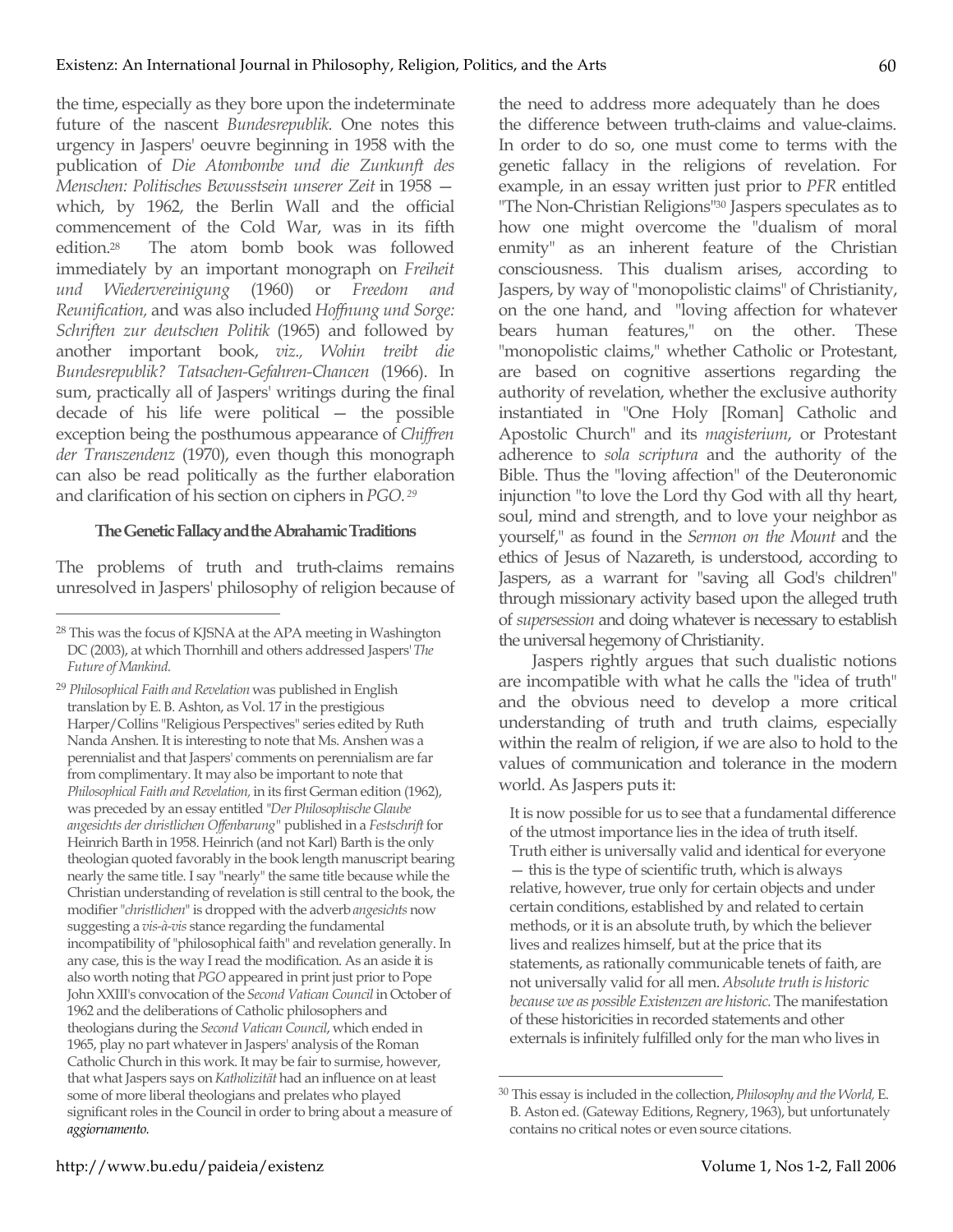them, because here eternity comes to be present, uniquely and irreplaceably present, in time. For one who merely understands, the manifestation remains a mere possibility and thus historically relative. *If we are not clear in our minds about this distinction in the idea of truth, we shall plunge either into empty bottomless abstractions or into monopolistic fanaticism*. 31

The notion that only existential truth is absolute whereas scientific truths are merely relative is troubling, as is his either/or formulation of the alternatives of "empty, bottomless abstractions" and "monopolistic fanaticism." In the former instance, Jaspers' conception of scientific "universally valid" truth seems to be conditioned by indeterminacy with respect to the objects and conditions of scientific observation (a notion probably influenced by Heisenberg's "uncertainty principle"); whereas absolute truths, he says, are the truths of possible *Existenz*, that is, the truths by which one lives and dies as the investments of faith, belief, and commitment. For the non-believer, according to Jaspers, such truths are relative, that is, the products of historicity determined by the specific cultural and personal circumstances of each individual. And while he intimates, in the latter instance, that existential truth claims are really claims regarding *value*, the fundamental question for Jaspers, as for Hegel, is whether "historical" truths contain any real or ultimate validity.32 Because this question remains central but unanswered for Jaspers, his philosophy remains ambiguous, especially in his philosophy of religion. For to be concerned with the question of historical truth beyond the truth of personal historicity reveals the conditioning background of teleology and eschatology – and not merely in terms of the "eschatological" or "authentic existence," as in Bultmann, but in terms of the larger historical truth-claims made by Jews, Christians, and Muslims regarding the nature of reality in its totality. Such claims, however modified or qualified, are the product of faith or belief (*Glaube*) in the special truths of historical revelation. Jaspers clearly recognizes this as the great divide between the Eastern (that is, Far Eastern) and the Western (or Middle Eastern) religions, namely, traditions selfdefined by the sacralization of nature (and the god *entheos*), in the former case, versus traditions selfdefined by the sacralization of time (the god who "acts"), in the latter case. While this dichotomy between the oriental and occidental traditions presents an enticing opportunity for dialogue and communication, such dialogues remain inconclusive apart from clarification and agreement regarding the differences between the truth of facts and the truth of values. It is precisely here, within the philosophy of history and intercultural philosophy, where the genetic fallacy comes into play as perhaps the critical factor in the contemporary interreligious and inter-cultural discussion.

One can argue, as Jaspers sometimes seems to do (although this is not always clear), that what separates the "two faiths" (religious and philosophical) more than anything else is the failure of orthodox monotheists to recognize the genetic fallacy as the critical reckoning point of conflict. Not only is the genetic fallacy a nodal point of intra-historical conflict for believing Jews, Christians and Muslims, but also for secularists who do not believe but who otherwise identify with the truth of the Abrahamic traditions for cultural and political reasons.

The principal manifestation of the genetic fallacy is *supercessionism*33 in its various forms, and it is a difficulty that begins with the exile of Ishmael, the "child of reason" in the service of faith. The genetic fallacy, in brief, consists in confusing the order of logic and the order of time, the logical order having to do

 <sup>31</sup> *Op. cit., p. 150* [emphasis, mine].

<sup>32</sup> See especially *The Origin and Goal of History* (1948) where this is a major theme. In it Jaspers asserts: "…history remains the *great* question. It is the question which remains unresolved and can never be resolved by thought alone but only by reality; *viz.*, the question whether the movement of history is a mere interlude between non-historical conditions, or whether history is the breakthrough into the depths. If it is the latter, then history in its entirety will lead, even in the guise of boundless disaster and the accompaniment of danger and ever-renewed failure, to Being become manifest through man and to man himself, through an upward sweep whose limits we cannot foresee, laying hold of potentialities of which we can have no foreknowledge."

 <sup>33</sup> *Supercessionism* has diverse manifestations and is not limited to religion as such. The most powerful contemporary example is the attempt of the Bush administration to spread *democracy* on the notion that it is the most righteous form of government  $-$  a different kind of missionary activity than previously witnessed, but missionary activity all the same in a partially secularized form. See Frank Fukuyama, *The End of History*, and Fukuyama, of course, one of the original signatories to PNAC and on the editorial staff of *The Weekly Standard.* Another signatory is Charles Krauthammer who, in a recent C-SPAN address, made the case for "Democratic Realism" as distinct from "Isolationism, Internationalism, and Democratic Globalism" — distinct in the sense that Democratic Realism "selectively implants democratic values *organically* in places like Iraq through territorial conquest." He failed to mention that "organic" normally means "intrinsic," that is *indigenous* or native to the soil upon and within which something grows. A more conventional and/or traditional form of supersessionism might be viewed as underlying the controversy surrounding Mel Gibson's enormously successful "The Passion of Christ."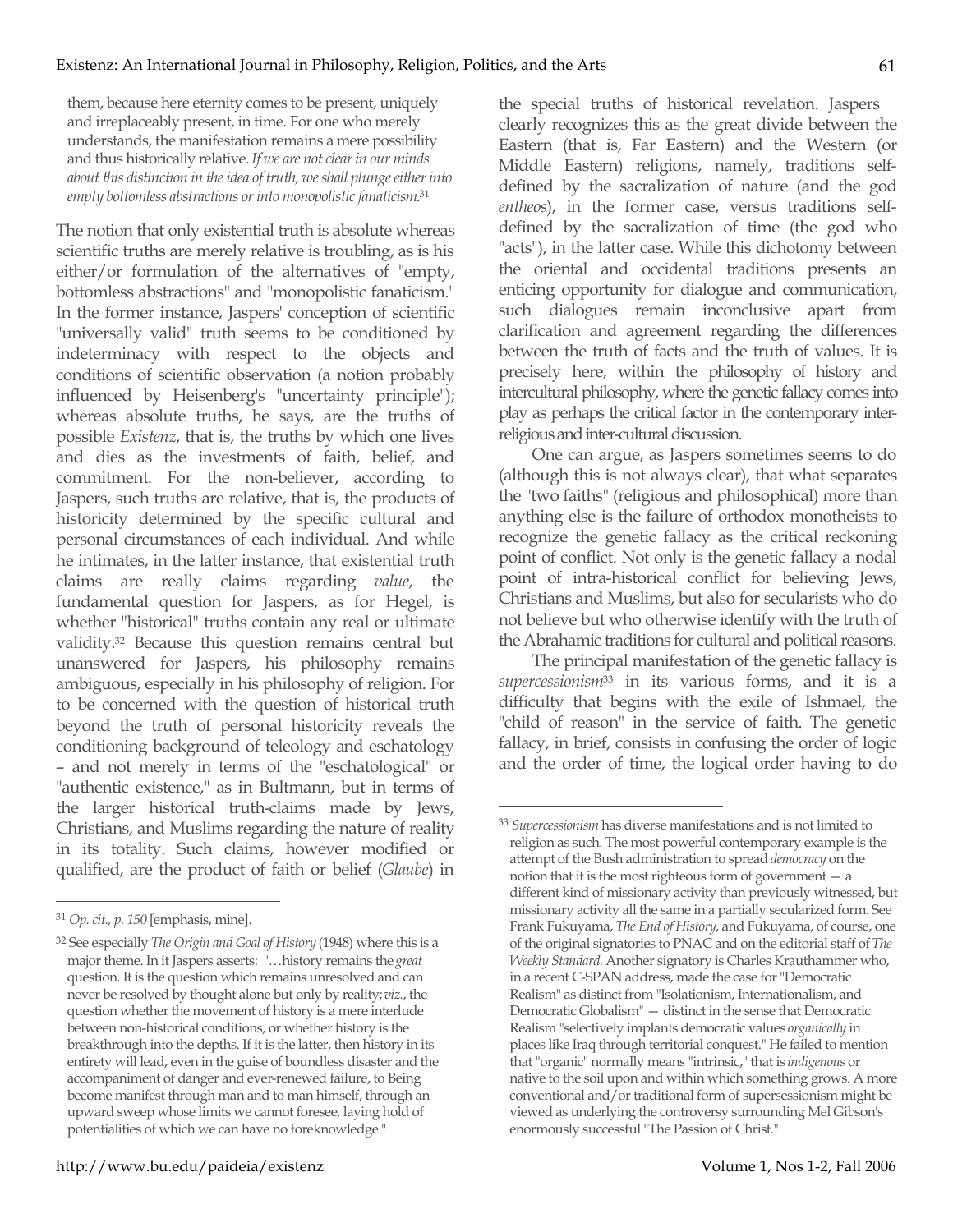with questions of truth (facts) and the temporal order having to do with matters of value (preferences). The two most common forms of the genetic fallacy are the *ad hominem* arguments that hold something to be true or false because of the individual who is the source of the argument, and *ab auctoritate* arguments hold something to be true or false because of the authority from which the argument springs, for example, the Torah, the Bible or the Qur'an. As Kelly Ross puts it: "While both *ad hominem* and *ab auctoritate* arguments can provide very good reasons to believe or not to believe something, they are not logical reasons as to why something is true."34 In other words, truth-claims require rational justification and scientific proof independently of their origin. Value assertions and/or claims, on the other hand, do not require proof independent of origin, but clearly invite axiological demonstration that what is asserted or claimed with respect to a specific value is superior to an alternative value precisely because it is "more encompassing," to use the phrase of Jaspers.

It may be the case that Jaspers fails to discuss the genetic fallacy because of his difficulties with Neo-Kantianism and the manner in which the fact-value distinction evolves in analytic philosophy; and he does not, to my knowledge, discuss axiology at length anywhere in his works. Needless to say, a sustained discourse on values tends to be avoided amongst religionists since values discourse implies a certain relativism with respect to truth claims. Hence a reduction of religious truth-claims to claims regarding conflicting but negotiable values continues to meet major resistance, as the contemporary geopolitical and geo-religious situations bear witness in highly dramatic ways.35 Such a reduction necessarily requires the abandonment of the foundationalism upon which the various forms of fundamentalism and totalitarianism, whether religious or secular, utterly depend in advancing their truth-claims. Jaspers was not unfamiliar with the dangers of totalitarianism, but for him totalitarianism meant Fascism and Stalinism,<sup>36</sup> that is, totalitarianism in party-dominated national states. Jaspers obviously could not anticipate the new rather more amorphous but perhaps even more malignant totalism that would emerge in post-colonial Islamism, even though his critique of the institutional forms of Christianity, especially Roman Catholicism and its exclusivism (*i.e.*, *nulla salus extra ecclesiam est*) suggests this possibility with regard to the collectivist mentality of theocracies. Indeed, when Jaspers refers to Judaism and Christianity, he usually does so by referring to them as the "biblical religions," that is, the religions for which the Bible is a sacred and foundational text;<sup>37</sup> and

 <sup>34</sup> Ross continues: "There is a difference between a reason why something is *believed* (*ratio credentis*, explanation) and a reason why something is *true* (*ratio veritatis,* justification). Ideally the latter would be used for the former, but we do often have reasons, even good reasons, for believing things even if we do not know the reasons why they are true. But if reasons for belief are used as though they are reasons for truth, this has been recognized for most of the history of logic as an informal genetic fallacy, in which the origin or the cause of a proposition is taken to have some bearing on its truth when it does not." It is *informal* because such arguments do not otherwise violate the rules of logic. See http://www.friesian.com/genetic.htm - text-1

<sup>35</sup> Two of the more prominent cases of this resistance are the opposition to gay and lesbian marriages, in the United States, and the insistence, of Shi'tes that Shar'iah and Islam be officially recognized in the proposed Iraqi constitution.

 <sup>36</sup> Nor could Jaspers speak out of a situation reflecting "religious pluralism" since, following WWII, the Jews had been eliminated from the public life of Germany and the Muslims were not, as yet, a factor. They become a factor in the 1970s as *Gastarbeiter* during the "German economic miracle."

<sup>&</sup>lt;sup>37</sup> As in the case of Hegel, Islam occupies a very minor and even nonexistent position in Jaspers' consideration of "the revealed religions." Were he alive today, Jaspers would probably be more circumspect with this reference since the designation "biblical religions" is no longer used in scholarly circles, or used only with major qualifications. During the 1950s and 1960s, when Jaspers was producing his major writings on monotheism, it was commonplace for Western scholars to speak of the Judeo-Christian tradition as though it were some kind of seamless reality, even though there were numerous institutional, denominational and ethnic differences within these religions. Today, when Americans and Europeans make references to the Judeo-Christian tradition, these voices usually come from politicians and/or from the religious right. In the former case, pandering politicians make what they believe to be a necessary appeal to both Christian and Jewish voters; but in the latter case, that is, the Christian case, the hyphenation represents and/or conceals temporal *supercessionism* in which Christianity is thought to be the fulfillment of the older dispensation with the New Testament the definitive completion of the Old Testament. This is hazardous ground, for if one adds Islam to the genetic equation, the Qur'an becomes the definitive completion, and the devotees are left to determine whether the earliest or the latest revelation is definitive. If one asserts, as do religious Zionists, that the earliest revelation is foundational and therefore definitive, then Jesus and Mohammad are viewed as impostors. If one holds, with Christian fundamentalists, that Jesus is the fulfillment of the promise to Abraham, then Mohammad is the impostor. If one holds, with Muslim fundamentalists, that both Moses and Jesus have prophetic authority but that Mohammad is the final prophet, it is still necessary to establish the ethnic succession and this is accomplished by way of Abraham's first born, Ishmael, the exiled child of reason. In short, Islam can have it both ways through an adroit utilization of the genetic fallacy